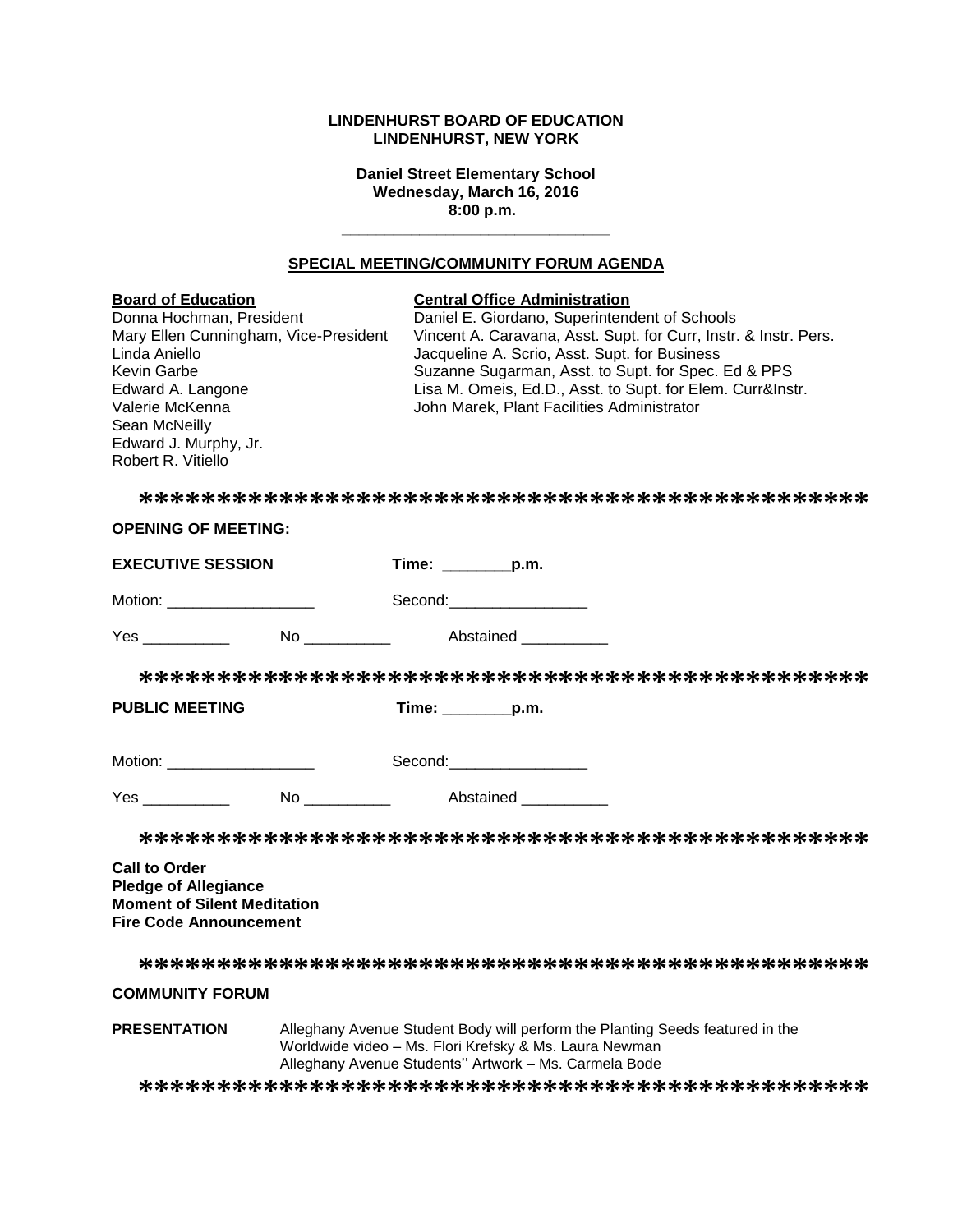| <b>RETURN TO SPECIAL MEETING:</b> |    | Time:                                                                                                                                                                                                                          | p.m. |
|-----------------------------------|----|--------------------------------------------------------------------------------------------------------------------------------------------------------------------------------------------------------------------------------|------|
| Motion:                           |    | Second: with the second of the second of the second of the second of the second of the second of the second of the second of the second of the second of the second of the second of the second of the second of the second of |      |
| Yes                               | No | Abstained                                                                                                                                                                                                                      |      |

**\*\*\*\*\*\*\*\*\*\*\*\*\*\*\*\*\*\*\*\*\*\*\*\*\*\*\*\*\*\*\*\*\*\*\*\*\*\*\*\*\*\*\***

**Approval of Minutes –** March 2, 2016 – Business Meeting

Motion: example of the second: Second:

Yes \_\_\_\_\_\_\_\_\_\_ No \_\_\_\_\_\_\_\_\_\_ Abstained \_\_\_\_\_\_\_\_\_\_

**\*\*\*\*\*\*\*\*\*\*\*\*\*\*\*\*\*\*\*\*\*\*\*\*\*\*\*\*\*\*\*\*\*\*\*\*\*\*\*\*\*\*\*\*\*\*\***

# **BOARD OF EDUCATION'S REPORT TO THE COMMUNITY:**

**\*\*\*\*\*\*\*\*\*\*\*\*\*\*\*\*\*\*\*\*\*\*\*\*\*\*\*\*\*\*\*\*\*\*\*\*\*\*\*\*\*\*\*\*\*\*\***

# **SUPERINTENDENT'S REPORT TO THE COMMUNITY:**

**\*\*\*\*\*\*\*\*\*\*\*\*\*\*\*\*\*\*\*\*\*\*\*\*\*\*\*\*\*\*\*\*\*\*\*\*\*\*\*\*\*\*\*\*\*\*\***

# **AGENDA QUESTIONS FROM THE BOARD OF EDUCATION:**

**\*\*\*\*\*\*\*\*\*\*\*\*\*\*\*\*\*\*\*\*\*\*\*\*\*\*\*\*\*\*\*\*\*\*\*\*\*\*\*\*\*\*\*\*\*\*\***

# **INDIVIDUALS AND DELEGATIONS:**

**\*\*\*\*\*\*\*\*\*\*\*\*\*\*\*\*\*\*\*\*\*\*\*\*\*\*\*\*\*\*\*\*\*\*\*\*\*\*\*\*\*\*\*\*\*\*\***

# **TRUSTEE'S REQUEST:**

# **#1. Nomination for WS BOCES Board Members – Edward J. Murphy, Jr.:**

**Resolution: RESOLVED** that the Board of Education nominate the following candidates for re-election to the Board of Western Suffolk BOCES for a three-year term expiring on June 30, 2019:

|                           | Mrs. Mildred Browne<br>Mrs. Ilene Herz<br>Mrs. Maryann Zumpano |                 |
|---------------------------|----------------------------------------------------------------|-----------------|
| Motion: _________________ |                                                                | Second: Second: |
| Yes                       | No                                                             | Abstained       |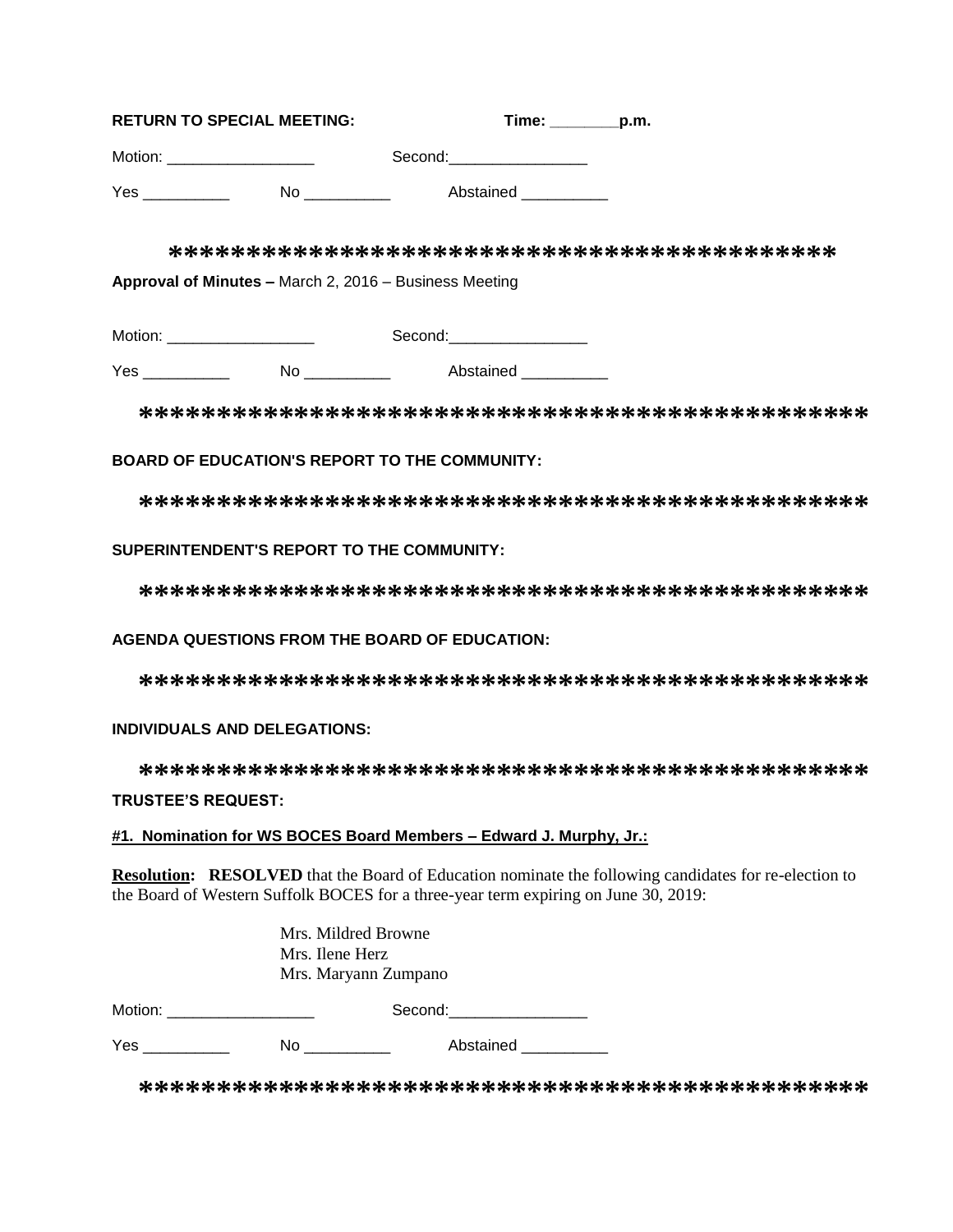# **SUPERINTENDENT'S RECOMMENDATIONS:**

# **#1. Field Trips**

**Resolution: RESOLVED** that the Board of Education approves the following field trips**:**

| <b>Senior High School</b>    |                |                                                                                                                                                     |
|------------------------------|----------------|-----------------------------------------------------------------------------------------------------------------------------------------------------|
| Friday                       | April 22, 2016 | Approximately 100 MCJROTC students will travel to<br>Historical Downtown Philadelphia to visit historical<br>Sites. Transportation will be via bus. |
| <b>Middle School</b>         |                |                                                                                                                                                     |
| Friday                       | May 13, 2016   | Approximately 221 6 <sup>th</sup> grade students will travel to the<br>Bronx Zoo. Transportation will be via bus.                                   |
| Motion: ____________________ |                | Second: Second:                                                                                                                                     |
|                              |                | Abstained ___________                                                                                                                               |
|                              |                |                                                                                                                                                     |
| #2. Field Trips              |                |                                                                                                                                                     |

**Resolution: RESOLVED** that the Board of Education approves the following field trips**:**

|  | <b>Daniel Street Elementary School</b> |  |
|--|----------------------------------------|--|
|  |                                        |  |

| Tuesday           | June 7, 2016 | Approximately 49 5 <sup>th</sup> grade students will take a trip on<br>The Yankee II from the Captreee Boat Basin to take part<br>In a hands-on science program. Transportation will be<br>via bus.                            |
|-------------------|--------------|--------------------------------------------------------------------------------------------------------------------------------------------------------------------------------------------------------------------------------|
| Wednesday         | June 8, 2016 | Approximately 47 5 <sup>th</sup> grade students will take a trip on<br>The Yankee II from the Captreee Boat Basin to take part<br>In a hands-on science program. Transportation will be<br>via bus.                            |
| Motion: _________ |              | Second: the contract of the contract of the contract of the contract of the contract of the contract of the contract of the contract of the contract of the contract of the contract of the contract of the contract of the co |
|                   | No.          | Abstained                                                                                                                                                                                                                      |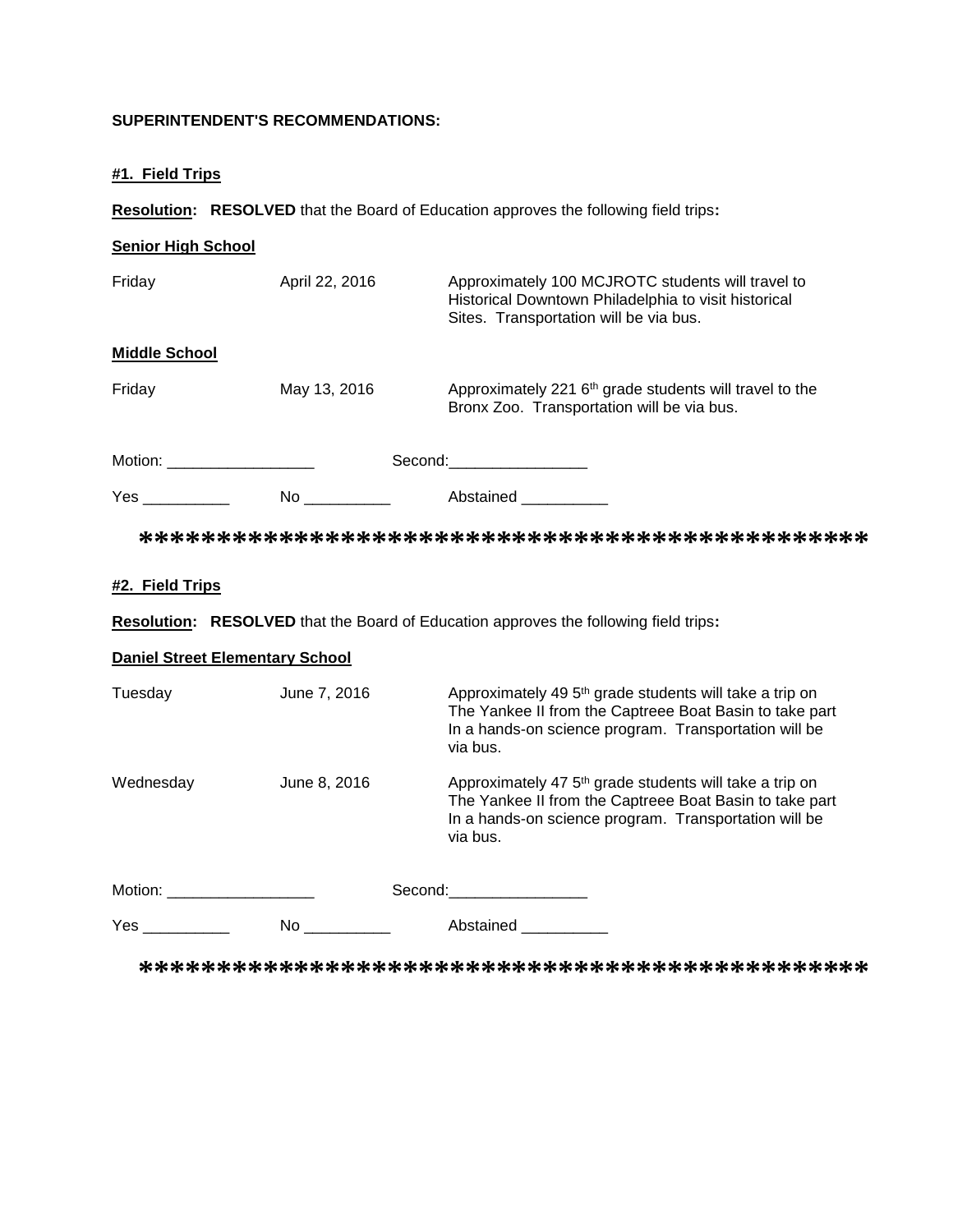## **#3. District Corrective Action Plan**

**Resolution: RESOLVED** that the Board of Education, upon the recommendation of the Superintendent, accept and approve the District's Corrective Action Plan (CAP) Letter in response to the Independent Accountant's Risk Assessment Update Report dated October 20,2 015 conducted by Cullen & Danowski, LLP.

Motion: \_\_\_\_\_\_ Motion: \_\_\_\_\_\_\_\_\_\_\_\_\_\_\_\_\_ Second:\_\_\_\_\_\_\_\_\_\_\_\_\_\_\_\_

Yes \_\_\_\_\_\_\_\_\_\_\_\_ No \_\_\_\_\_\_\_\_ Abstained \_\_\_\_\_\_\_

**\*\*\*\*\*\*\*\*\*\*\*\*\*\*\*\*\*\*\*\*\*\*\*\*\*\*\*\*\*\*\*\*\*\*\*\*\*\*\*\*\*\*\*\*\*\*\***

#### **#4. School Lunch Bank Account**

**Resolution: RESOLVED** that the Board of Education, upon the recommendation of the Superintendent, Open a School Lunch Checking Account with the First National Bank of Long Island.

Motion: \_\_\_\_\_\_\_\_\_\_\_\_\_\_\_\_\_ Second:\_\_\_\_\_\_\_\_\_\_\_\_\_\_\_\_

Yes \_\_\_\_\_\_\_\_\_\_\_\_\_\_\_ No \_\_\_\_\_\_\_\_\_\_\_ Abstained \_\_\_\_\_\_\_\_\_\_

**\*\*\*\*\*\*\*\*\*\*\*\*\*\*\*\*\*\*\*\*\*\*\*\*\*\*\*\*\*\*\*\*\*\*\*\*\*\*\*\*\*\*\*\*\*\*\***

#### **#5. Notice of Annual Meeting and Board Election**

#### **Resolution:**

**RESOLVED:** that the Annual District Meeting and Election of the Lindenhurst Union Free School District, Town of Babylon, Suffolk, County, New York, shall be held on May 17, 2016 from 6:00 a.m. to 9:00 p.m.; and

**BE IT FURTHER RESOLVED,** that the form of the annexed notice of the aforesaid Annual District Meeting and Election is hereby approved; and

**BE IT FURTHER RESOLVED,** that the District Clerk shall cause the annexed notice to be published, in substantially the form annexed hereto, in Newsday and the Neighbor Newspaper, two (2) newspapers having general circulation within the District, four (4) times within the seven (7) weeks preceding the vote and election, with the first publication to be made March 30, 2016 in the Neighbor Newspaper and April 1, 2016 in Newsday; and

**BE IT FURTHER RESOLVED,** that Donna Milone is designated as a permanent chairman of the election; and

**BE IT FURTHER RESOLVED,** that the inspectors of election shall be appointed no more than ten (10) days prior to the vote and election.

| Motion: |    | Second:   |
|---------|----|-----------|
| Yes     | No | Abstained |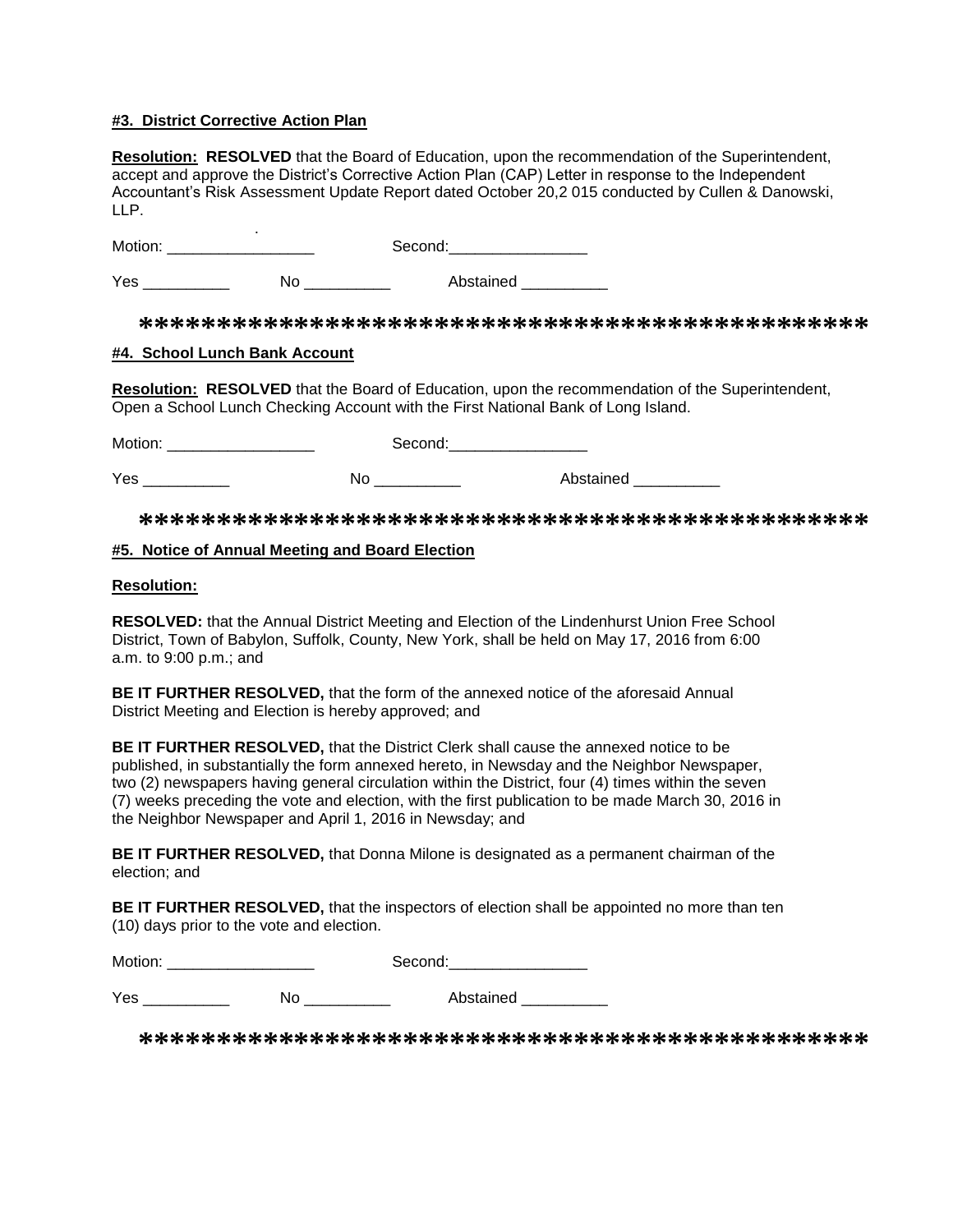## **#6. Pledge & Assignment Agreement in Connection with Public Funds**

**Resolution: RESOLVED** that the Board of Education approves the Pledge and Assignment Agreement in Connection with Public Funds with JP Morgan Chase Bank, N.A. ("Agreement"), and authorizes the Board President to signed the Agreement on behalf on the Board of Education. Motion: \_\_\_\_\_\_\_\_\_\_\_\_\_\_\_\_\_ Second:\_\_\_\_\_\_\_\_\_\_\_\_\_\_\_\_ Yes \_\_\_\_\_\_\_\_\_\_\_\_\_ No \_\_\_\_\_\_\_\_\_\_ Abstained \_\_\_\_\_\_\_\_\_ **\*\*\*\*\*\*\*\*\*\*\*\*\*\*\*\*\*\*\*\*\*\*\*\*\*\*\*\*\*\*\*\*\*\*\*\*\*\*\*\*\*\*\*\*\*\*\* #7. Custodial Undertaking in Connection with Pledge and Assignment Agreement Resolution: RESOLVED** that the Board of Education approves the Custodial Undertaking in Connection with Pledge and Assignment Agreement with JP Morgan Chase Bank, N.A. and JP Mortgan Chase Bank, N.A. Clearance Department ("Agreeement"), and authorizes the Board President to sign the Agreement on behalf of the Board of Education. Motion: \_\_\_\_\_\_\_\_\_\_\_\_\_\_\_\_\_ Second:\_\_\_\_\_\_\_\_\_\_\_\_\_\_\_\_ Yes \_\_\_\_\_\_\_\_\_\_\_\_\_\_ No \_\_\_\_\_\_\_\_\_ Abstained \_\_\_\_\_\_\_ **\*\*\*\*\*\*\*\*\*\*\*\*\*\*\*\*\*\*\*\*\*\*\*\*\*\*\*\*\*\*\*\*\*\*\*\*\*\*\*\*\*\*\*\*\*\*\* #8. Obsolete Equipment Resolution: RESOLVED** that the Board of Education, upon the recommendation of the Superintendent, approves the disposal of the following items: **ADMIN** - 1 Sony Tape Recorder No Lind # 1 Laniex Dictaphone No Lind # **SHS -** 1 Formax FD 1500 Fold & Sealer w/ Stand Lind #002830 Motion: example of the second: Second:  $\sim$  Second: Yes \_\_\_\_\_\_\_\_\_\_\_\_ No \_\_\_\_\_\_\_\_ Abstained \_\_\_\_\_\_\_\_\_  **\*\*\*\*\*\*\*\*\*\*\*\*\*\*\*\*\*\*\*\*\*\*\*\*\*\*\*\*\*\*\*\*\*\*\*\*\*\*\*\*\*\*\*\***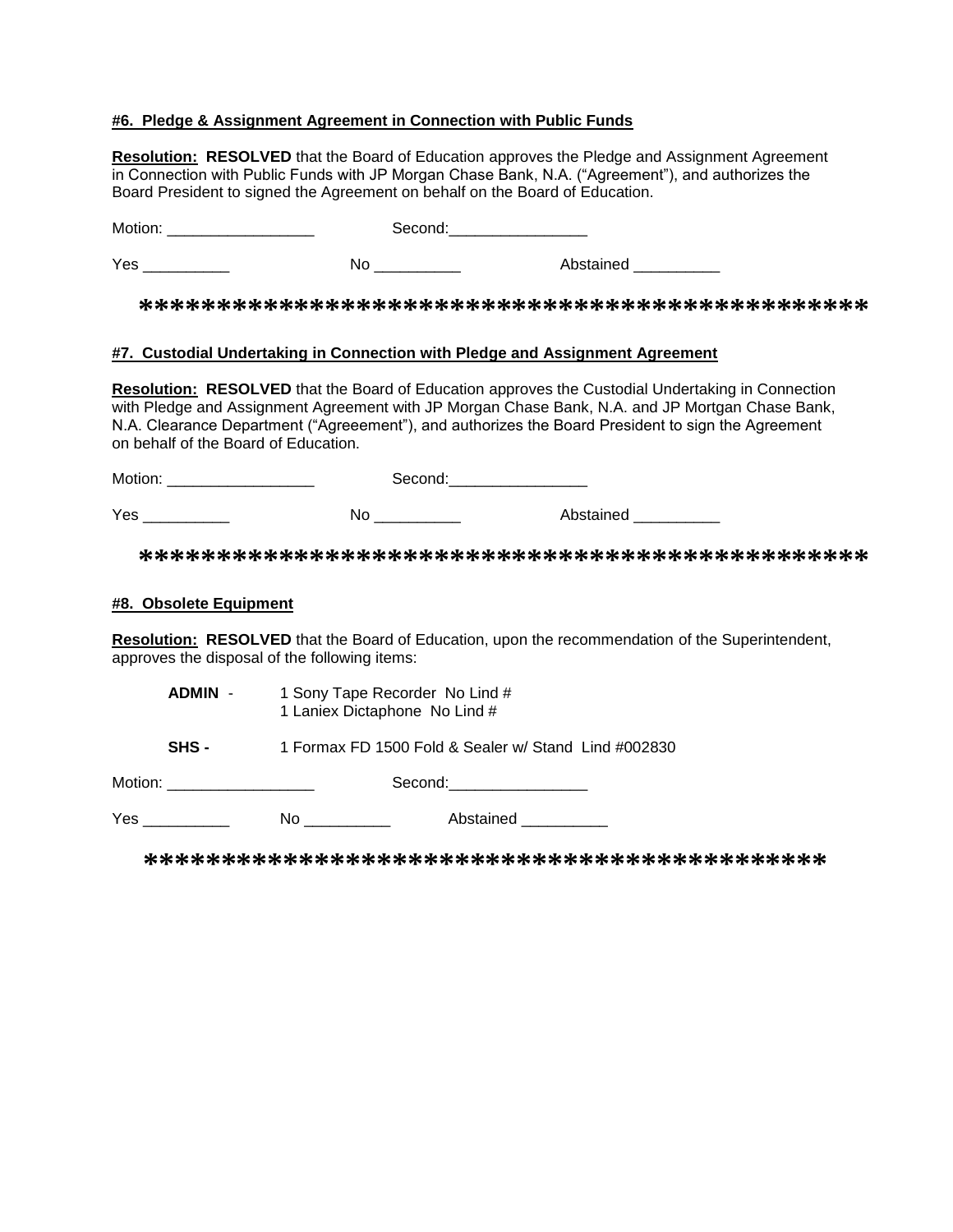### **SCHEDULES**

**Resolution: RESOLVED** that the Board of Education approves the following Schedules:

Motion: \_\_\_\_\_\_\_\_\_\_\_\_\_\_\_\_\_ Second:\_\_\_\_\_\_\_\_\_\_\_\_\_\_\_\_

Yes \_\_\_\_\_\_\_\_\_\_\_\_ No \_\_\_\_\_\_\_\_\_ Abstained \_\_\_\_\_\_\_\_\_

# **Schedule A-1 No. 2-C Coaching Resignations**

Approve the appointment of the following

| <b>NAME</b>     | COACHING POSITION                       | DATE        | REASON   |
|-----------------|-----------------------------------------|-------------|----------|
| 1. Dave Carlson | "B" 2 <sup>nd</sup> Girls Track & Field | Immediately | Personal |
| 2. Mark Frole   | "B" 2 <sup>nd</sup> Baseball            | Immediately | Personal |

# **Schedule A-1 No. 10-C Coaching Assignments**

Approve the appointment of the following

| <b>NAME</b>        | <b>POSITION</b>                             | <b>SEASON</b> | <b>AMOUNT</b> |  |
|--------------------|---------------------------------------------|---------------|---------------|--|
|                    |                                             |               |               |  |
| 1. Diane Josephson | "B" 2 <sup>nd</sup> Asst. Girls Track/Field | Spring        | \$4593.00     |  |
| 2. Mark Frole      | Varsity Baseball-Volunteer                  | Spring        | -0-           |  |
| 3. Kevin Cullen    | JV Boys Lacrosse-Volunteer                  | Spring        | -0-           |  |
| 4. Matthew Guillet | 7 <sup>th</sup> Baseball                    | Spring        | \$4593.00     |  |

Note-Dan Perez will now be "B" 8<sup>th</sup> Baseball instead of 7<sup>th</sup>. There is no adjustment in salary.

#### **Schedule A-1 No. 11-C Coaching Assignments**

Approve the appointment of the following

| <b>NAME</b>         | <b>POSITION</b>     | <b>SEASON</b> | AMOUNT    |
|---------------------|---------------------|---------------|-----------|
| 1. Kaitlyn Nowicki  | MS "B" Softball 7th | Spring        | \$4593.00 |
| 2. Janelle Napoleon | Softball-Volunteer  | Spring        | -0-       |

# **Schedule A-3 No. 63 Non-Instructional Appointments**

Approve the appointment of the following individuals

| Name                | Subject                                                                        | Salarv       |
|---------------------|--------------------------------------------------------------------------------|--------------|
|                     | <b>REGENTS REVIEW CLASSES</b><br>BASED ON SUFFICIENT ENROLLMENT AND ATTENDANCE |              |
| 1. Vona<br>Jennifer | Italian<br>(6 hours total)                                                     | \$60.78/hour |
| 2. Lederer<br>Emma  | Spanish<br>(6 hours total)                                                     | \$60.78/hour |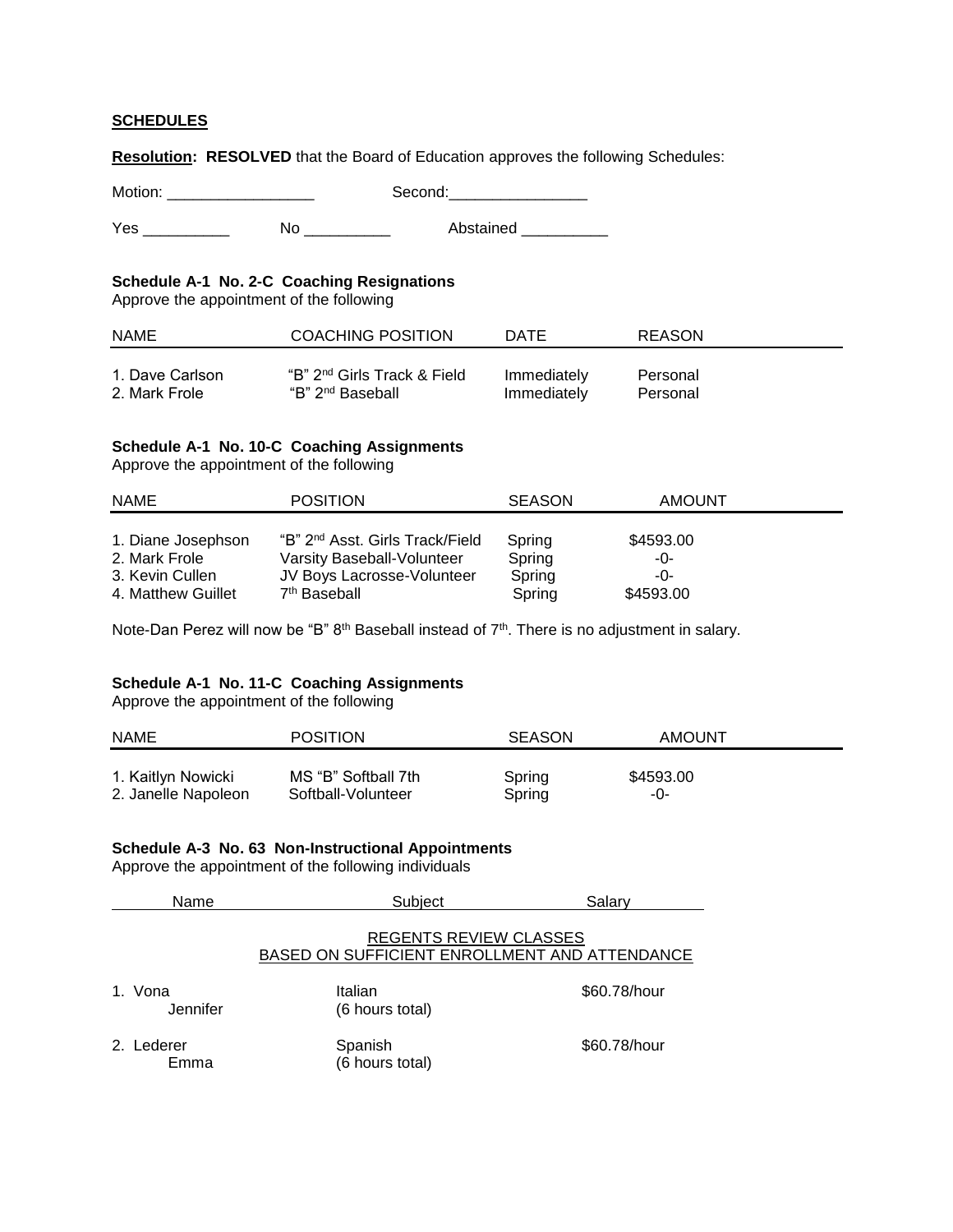| 3. Sinicropi<br>Damon       | <b>Global Studies II</b><br>(4 hours total)                        | \$60.78/hour |
|-----------------------------|--------------------------------------------------------------------|--------------|
| 4. Finder<br>Christine      | U.S. History & Government<br>(4 hours total)                       | \$60.78/hour |
| 5. Lambert<br>Connor        | Physics<br>(6 hours total)                                         | \$60.78/hour |
| 6. Sanfratello<br>Christine | <b>Living Environment</b><br>(6 hours total)                       | \$60.78/hour |
| 7. Guthke<br>James          | Chemistry<br>(6 hours total)                                       | \$60.78/hour |
| 8. Halloran<br>John         | <b>Earth Science</b><br>(6 hours total)                            | \$60.78/hour |
| 9. Russell<br>Kim           | Middle School - Algebra I<br><b>Common Core</b><br>(6 hours total) | \$60.78/hour |
| 10. Duryee<br>Jessica       | Middle School - Algebra I<br><b>Common Core</b><br>(6 hours total) | \$60.78/hour |
| 11. Boeri<br>Ronald         | Middle School - Algebra I<br>ommon Core<br>(6 hours total)         | \$60.78/hour |
| 12. Cohen<br><b>Brian</b>   | <b>Geometry Common Core</b><br>(6 hours total)                     | \$60.78/hour |
| 13. Martinez<br>Joseph      | Algebra 2/Trigonometry<br>(6 hours total)                          | \$60.78/hour |
| 14. Muro<br>Charlene        | Algebra 2/Trigonometry<br>(6 hours total)                          | \$60.78/hour |
| 15. Oracewski<br>Ashley     | SHS - Algebra I Common Core<br>(6 hours total)                     | \$60.78/hour |
| 16. Seaman<br>Michael       | Comprehensive English<br>(4 hours each)                            | \$60.78/hour |
| 17. Boccanfuso<br>Kimberly  | Common Core English<br>(4 hours each)                              | \$60.78/hour |
| 18. Serwan<br>Donna         | Middle School - Algebra I<br><b>Common Core</b><br>(6 hours total) | \$60.78/hour |
| 19. Garofalo<br>Maureen     | Algebra 2/Trigonometry<br>(6 hours total)                          | \$60.78/hour |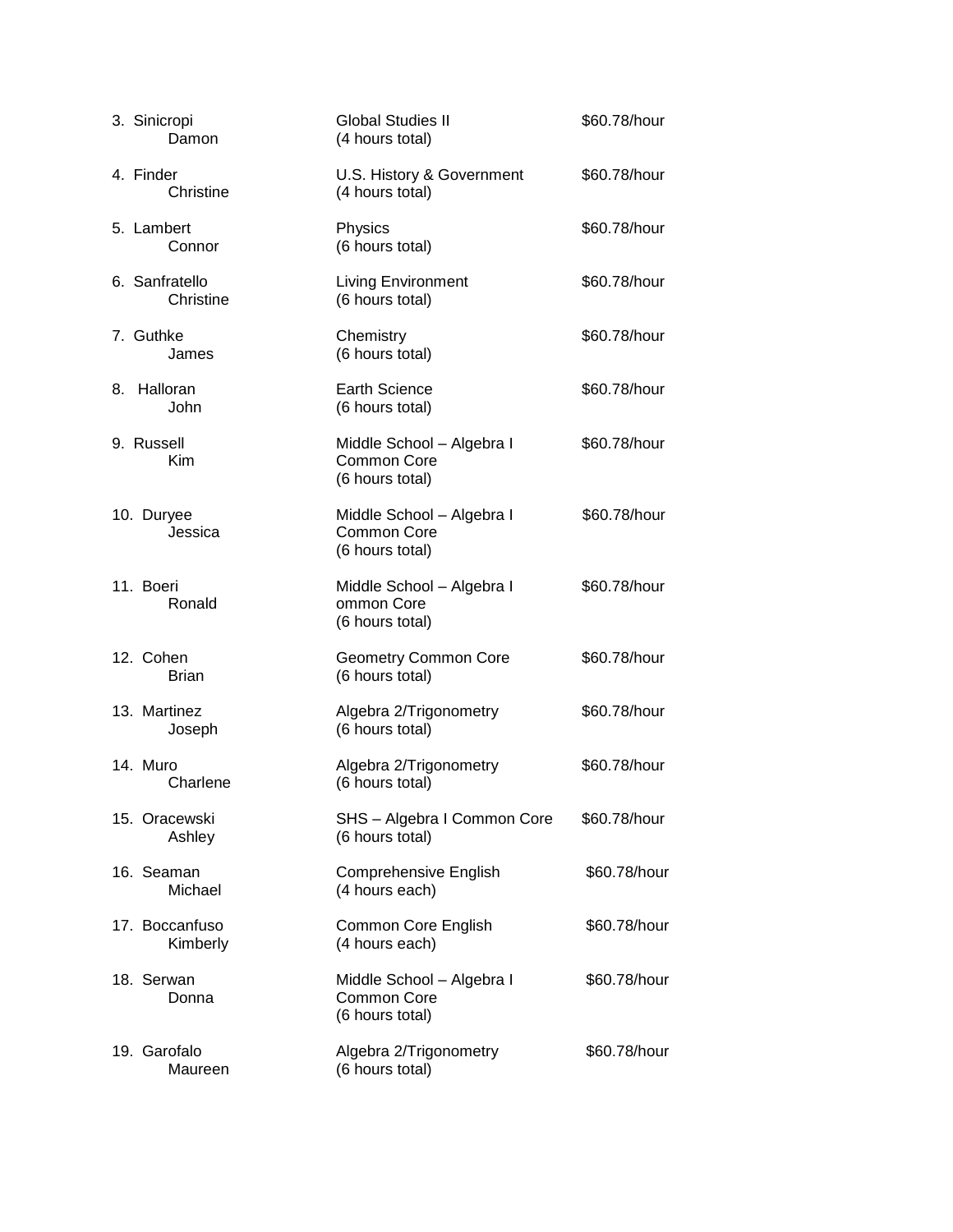| 20. Mannino<br><b>Nicole</b> | Middle School - Algebra I<br>Common Core<br>(6 hours total) | \$60.78/hour |
|------------------------------|-------------------------------------------------------------|--------------|
| 21. Furno<br>Joseph          | <b>Geometry Common Core</b><br>(6 hours total)              | \$60.78/hour |

#### **Schedule A-3, AE No. 9 Personnel, Instructional Appointments – Adult/Continuing Education** Approve the appointment of:

| Name             | Job Title         | Salary       | Max Hrs | Period      |  |
|------------------|-------------------|--------------|---------|-------------|--|
| 1. Reid, Anthony | Defensive Driving | $$35.00$ /pp | 30      | Spring 2016 |  |

\*classes will run depending upon enrollment

#### **Schedule AS-1 No. 13 Substitute Personnel, Instructional – Resignations & Terminations** Approves the following resignations/terminations:

| <b>NAME</b>                                                                           | <b>SUBJECT</b>                                                                                                 | DATE          | <b>REASON</b> |  |  |  |
|---------------------------------------------------------------------------------------|----------------------------------------------------------------------------------------------------------------|---------------|---------------|--|--|--|
| 1. Donnelly, Jr.<br>Keith                                                             | <b>Permanent Substitute</b><br><b>Harding Avenue</b>                                                           | 3/9/16        | Resigned      |  |  |  |
|                                                                                       | (Mr. Donnelly was appointed at the October 21, 2015 Board Meeting.)                                            |               |               |  |  |  |
| 2. Hauk<br>Jennifer                                                                   | <b>Permanent Substitute</b><br>Middle School<br>(Ms. Hauk was appointed at the October 7, 2015 Board Meeting.) | 3/8/16        | Terminated    |  |  |  |
| Schedule AS-3 No. 20 Substitute Personnel Appointments<br>Approve the appointment of: |                                                                                                                |               |               |  |  |  |
| <b>NAME</b>                                                                           | <b>APPOINTMENT</b>                                                                                             | <b>PERIOD</b> | SALARY        |  |  |  |

The following name(s) are Permanent Substitute Teachers that are employed for the purpose of coverage of class. These substitutes fill the first absence of the day in the building to which they are assigned. If there are no absences in the assigned building, they are sent to another building that may need coverage. In the event of no absences, the principal will then assign duties to these substitutes. The following Consultant Support Staff Teachers will work with Special Education students.

\_\_\_\_\_\_\_\_\_\_\_\_\_\_\_\_\_\_\_\_\_\_\_\_\_\_\_\_\_\_\_\_\_\_\_\_\_\_\_\_\_\_\_\_\_\_\_\_\_\_\_\_\_\_\_\_\_\_\_\_\_\_\_\_\_\_\_\_

1. D'Amato Permanent Substitute 3/17/16 thru \$115 per Megan Albany Avenue 6/24/16 diem (Ms. D'Amato was appointed as a per diem substitute at the March 2, 2016 Board Meeting. She will be replacing Courtney Widmer, who was moved to a CSS position.)

| 2. Gastiaburo                                                                                          | <b>Permanent Substitute</b> | $3/17/16$ thru | \$115 per |  |  |  |
|--------------------------------------------------------------------------------------------------------|-----------------------------|----------------|-----------|--|--|--|
| Tristan                                                                                                | Albany Avenue               | 6/24/16        | diem      |  |  |  |
| (Ms. Gastiaburo was appointed as a per diem substitute at the March 2, 2016 Board Meeting. She will be |                             |                |           |  |  |  |
| replacing Meghan Keeler, who was moved to a CSS position)                                              |                             |                |           |  |  |  |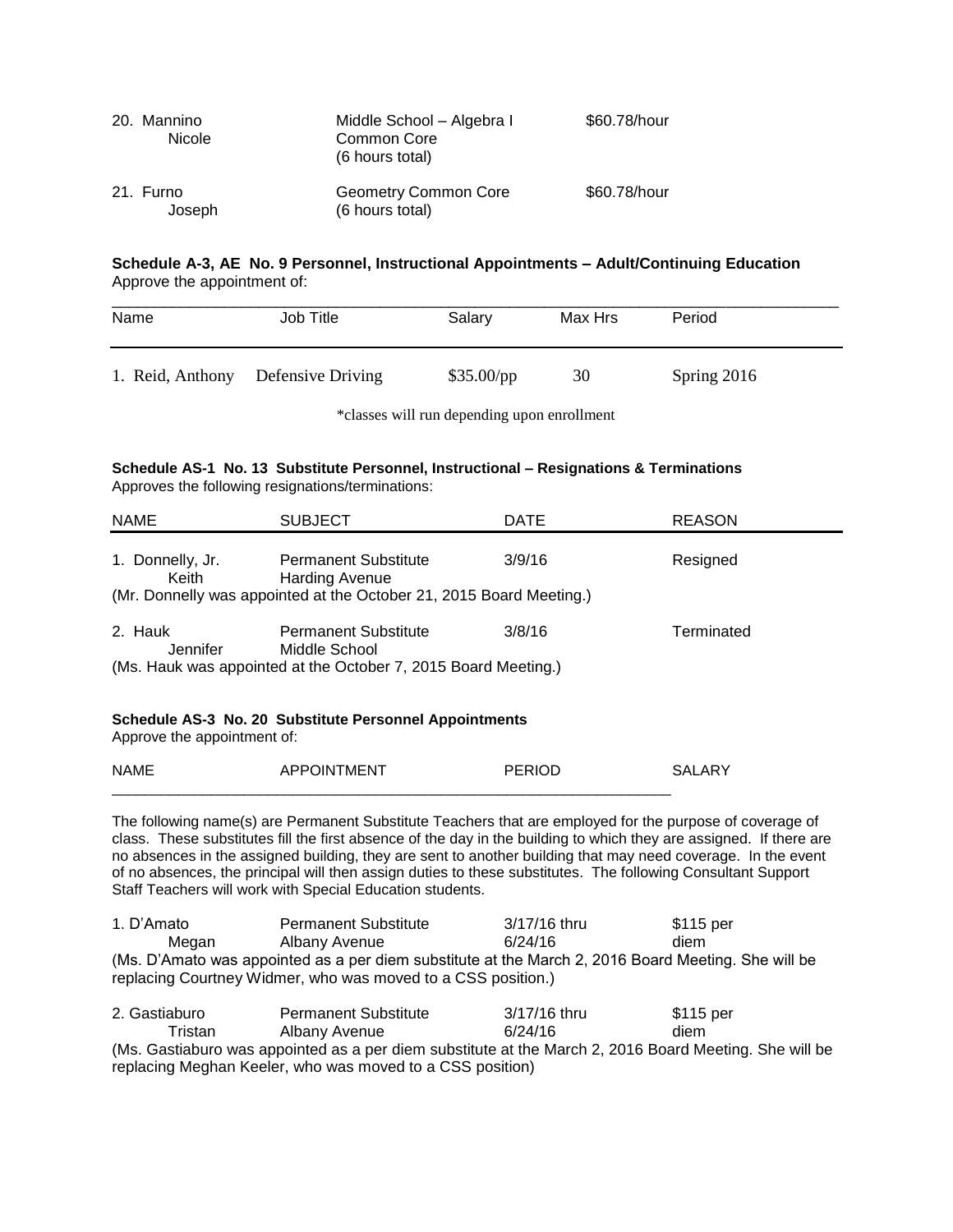The following name(s) are substitute teachers that are on the per diem substitute list for the Lindenhurst School District 2015-16 school year. The salary is \$110 per diem.

> Silvia DeLissio Emily Jackowicz Roy Reid Shannon Walsh

# **Schedule B-2 No. 8 Non-Instructional Personnel – Leave of Absence**

Approve the following leave of absence:

| NAME/POSITION                                   | <b>FROM</b> | TΟ      | REASON   |
|-------------------------------------------------|-------------|---------|----------|
| 1. Maria Sangiorgi<br>Cafeteria Monitor<br>Rall | 3/30/16     | 6/30/16 | Personal |
| Ms. Sangiorgi is extending her LOA.             |             |         |          |

#### **Schedule B-3 No. 15 Non-Instructional Personnel Appointments**

Approve the appointment of the following individuals::

| <b>NAME</b>                                                     | <b>EMPLOYMENT</b>    | SALARY    |          | EFFECTIVE DATE |  |  |
|-----------------------------------------------------------------|----------------------|-----------|----------|----------------|--|--|
| 1. Danielle Probst                                              | <b>Support Staff</b> | \$9.50/hr | 17 1/2hr | 3/17/16        |  |  |
| <b>Part Time Clerk</b><br>Middle School (#NI-119)               |                      |           |          |                |  |  |
| Ms. Probst is replacing Alexandra Truncali who resigned 2/5/16. |                      |           |          |                |  |  |

#### **chedule B-3 No. S-18 Non-Instructional Appointments, Substitute Personnel**

Approve the appointment of the following individuals to the substitute call-in list:

Aaron Lawson

The above named person(s) are on the subsitutte custodial daily call in list.

The above appointments are contingent upon New York State fingerprint clearance pursuant to project SAVE.

#### **Schedule D No. 25**

That the Board of Education accepts all recommendations of the CSE and CPSE as listed:

January 19, 2016 – MS CSE January 20, 2016 – CSE January 25, 2016 – MS CSE January 26, 2016 – MS CSE January 28, 2016 – CSE February 1, 2016 – MS CSE February 2, 2016 – MS CSE February 3, 2016 – SHS CSE February 4, 2016 – SHS CSE February 10, 2016 – CSE February 10, 2016 – SHS CSE

February 11, 2016 – CSE February 11, 2016 – SHS CSE February 12, 2016 – CSE February 12, 2016 – SHS CSE February 23, 2016 – CSE February 24, 2016 – CPSE February 24, 2016 – SHS CSE February 25, 2016 – SHS CSE March 2, 2016 – SHS CSE March 3, 2016 – SHS CSE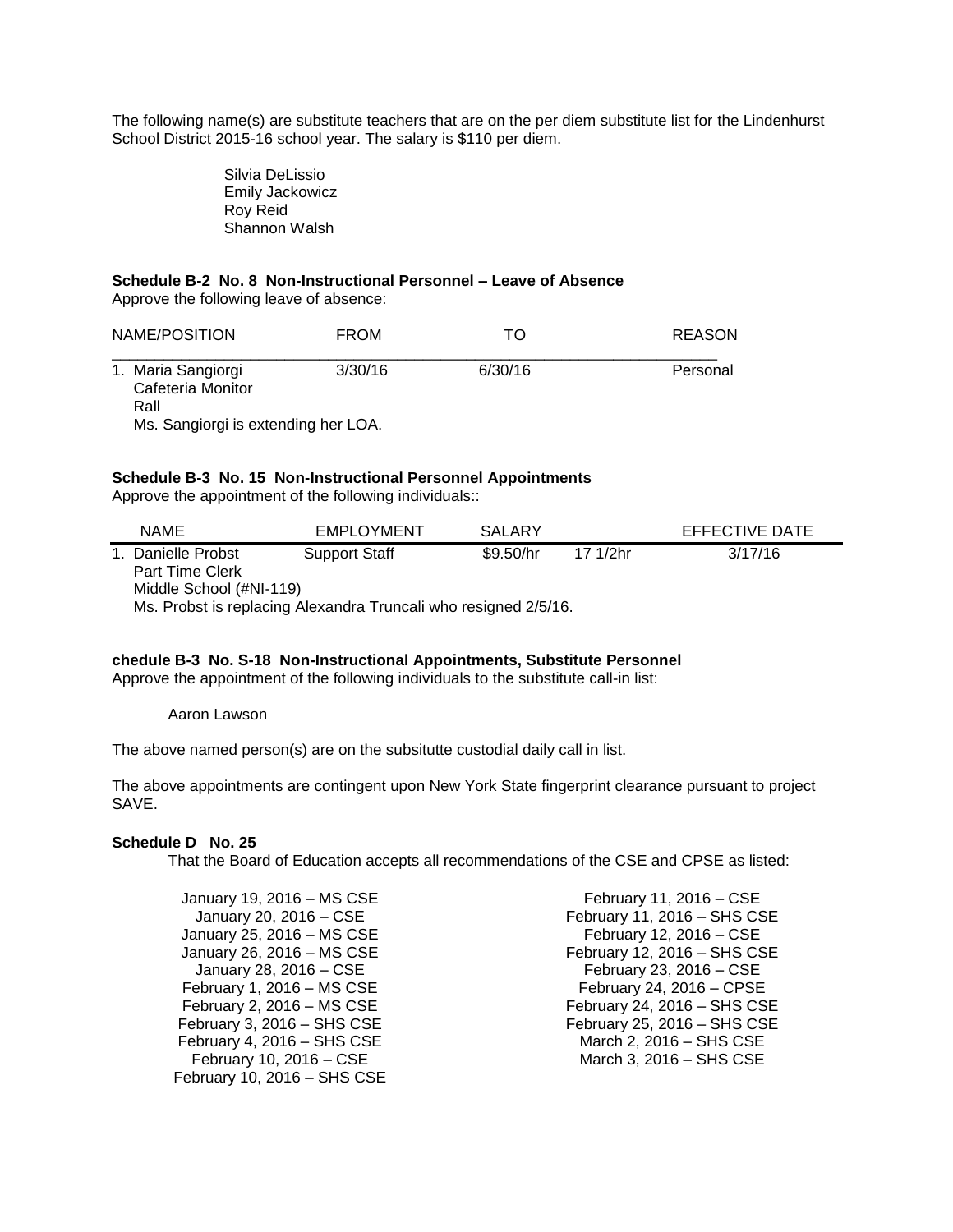# **Schedule OA/C No. 24 Outside Agencies/Consultants**

| Approve appointments of:<br><b>NAME</b> | <b>SUBJECT</b>                                                                                                 |                  |  |  |
|-----------------------------------------|----------------------------------------------------------------------------------------------------------------|------------------|--|--|
|                                         | OWL WINTER/SPRING PROGRAM 2016<br>(To be paid for by the Owl Teacher Center Grant)                             |                  |  |  |
| $\mathbf 1$ .                           | Data Analysis Project<br>Milton L. Olive MS Wyandanch<br>14 hours @ \$35.00 per hour                           | \$490.00         |  |  |
| Approve appointments of:                | <b>Schedule OA/C No. 25 Outside Agencies/Consultants</b><br>2015 - 2016 School Year                            |                  |  |  |
| Estevez, JoAnn                          | <b>Assistive Technology Evaluation</b>                                                                         | \$350/evaluation |  |  |
|                                         | Consultation & Training Services for Students, \$125/hr.<br>Parents and/or Staff: Individual or group sessions |                  |  |  |

# **Schedule ST/I No. 15 Student Teachers/Interns/Observers**

Approve the appointment of the following student teachers/observers:

| <b>NAME</b>                | <b>COLLEGE</b>  | <b>SCHOOL</b>                            | <b>SUBJECT/GRADE</b>                                                  |  |
|----------------------------|-----------------|------------------------------------------|-----------------------------------------------------------------------|--|
| 1. Safuto<br>Jason         | Queens College  | Senior High<br><b>Student Observer</b>   | <b>Physical Education</b><br>Starting March 17, 2016<br>25 hours      |  |
| 2. Smith<br>Connor         | Utica College   | Senior High<br><b>Student Observer</b>   | Social Studies<br>20 hours                                            |  |
| 3. Buddenhagen<br>Danielle | Dowling College | Daniel Street<br><b>Student Observer</b> | <b>Special Education</b><br>March 15th, 21st & 29th<br>15 hours total |  |

## **SUFFOLK COMMUNITY COLLEGE ASPIRING TEACHERS CLUB SHADOW A TEACHER PROGRAM**

| 4. Gherardi<br>Amanda  | <b>Suffolk Community</b><br>College | <b>Daniel Street</b><br>School  | <b>First Grade</b>             |
|------------------------|-------------------------------------|---------------------------------|--------------------------------|
| 5. Thomas<br>Shante    | <b>Suffolk Community</b><br>College | <b>West Gates</b><br>School     | ESL                            |
| 6. Jencik<br>Christina | <b>Suffolk Community</b><br>College | <b>West Gates</b><br>School     | Kindergarten                   |
| 7. Perkins<br>Kaydian  | <b>Suffolk Community</b><br>College | <b>Harding Avenue</b><br>School | Second Grade                   |
| 8. Wilson<br>Chelsev   | <b>Suffolk Community</b><br>College | Senior High<br>School           | 10 <sup>th</sup> Grade English |